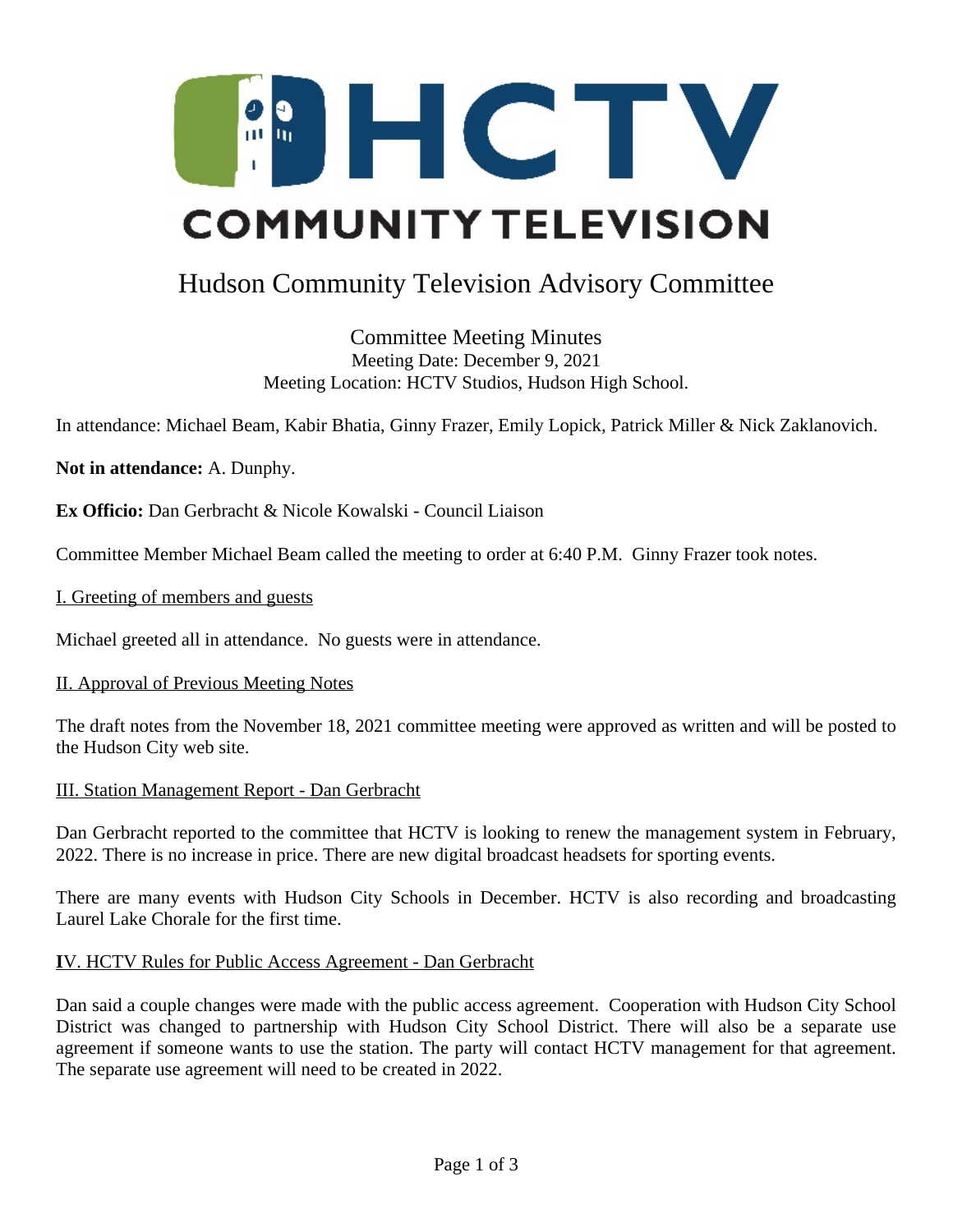The public access agreement will go into effect on January 1, 2022. It will be a digital file on HCTV website and can be signed digitally. January will be a transition month every year. Michael Beam made the motion and Emily Lopick seconded to approve the public access agreement. It was passed.

Prior programming (EX City Club of Cleveland, Avon Lake Community TV) can be aired without an agreement.

## V. Friends of Hudson Community Television- All

Ginny reported there were no sponsors for HHS basketball games. There is one donator for the Holiday Video. There were be a \$1,000 scholarship for a graduating 2022 HHS from Friends of HCTV. An acceptance letter will be written by Nick to Hudson Community Foundation for the funding.

## VI. Alliance for Community Television Update – Nick Zaklanovich

Nick reported that on December 1<sup>st</sup> the U.S. Senate Commerce Committee approved the Biden administration nomination of Jessica Rosenworcel to a new term on the Federal Communications Commission. On December 7 th , the full Senate confirmed her nomination to a new 5-year term. Ms. Rosenworcel will also become the permanent chair of the commission, following almost a year serving as interim chair. She is the first woman to serve as the chair of the FCC.

However, the nomination of Gigi Sohn to fill the other open seat on the FCC has run into patrician opposition. Reports are that at least three members of the Senate Commerce Committee are planning to delay Ms. Sohn's committee confirmation, perhaps possibly leading to the withdrawal of her nomination. Without the fifth commission seat filled, the body is split 2-2, which will stymie any substantive action by the agency.

The re-introduction of the Protect Community Television Act in the U.S. Congress may occur in the next few weeks. The original sponsors in both the House and Senate are still interested in moving the legislation forward. The act will be a repeat of the legislation that was introduced in the last congress. Co-sponsors are being solicited in both wings of Congress. No Ohio representatives or senators are currently co-sponsoring the bill. The ACM is asking member organizations to contact their respective congress members to request their support for the bill.

## VII. Previous Meeting Follow Up & Once Around

Nick read a thank you note to the committee members from Barb VanBlarcum. She appreciated all the work of the HCTV Advisory Committee.

Dan reminded the committee of the dedication of the Frank Youngwerth Studio at 10:45 AM on December 13, 2021. Dan needs to be notified if you are planning to attend.

The HCTV Advisory Committee meeting schedule for next year will be the 2nd Thursday of each month at 6:30 PM in the HCTV Studio.

Dan said the Kent State University students who developed the HCTV phone app will be presented to Hudson City Council on Tuesday, January 18, 2022. Michael Beam will represent HCTV Advisory Committee at that presentation. Ginny suggested that the KS students that developed the HCTV phone app might be presented at a Hudson School Board Meeting. Michael said the Kent University students who developed the HCTV phone app toured the HCTV studio with Dan. There is the possibility of future projects with HCTV.